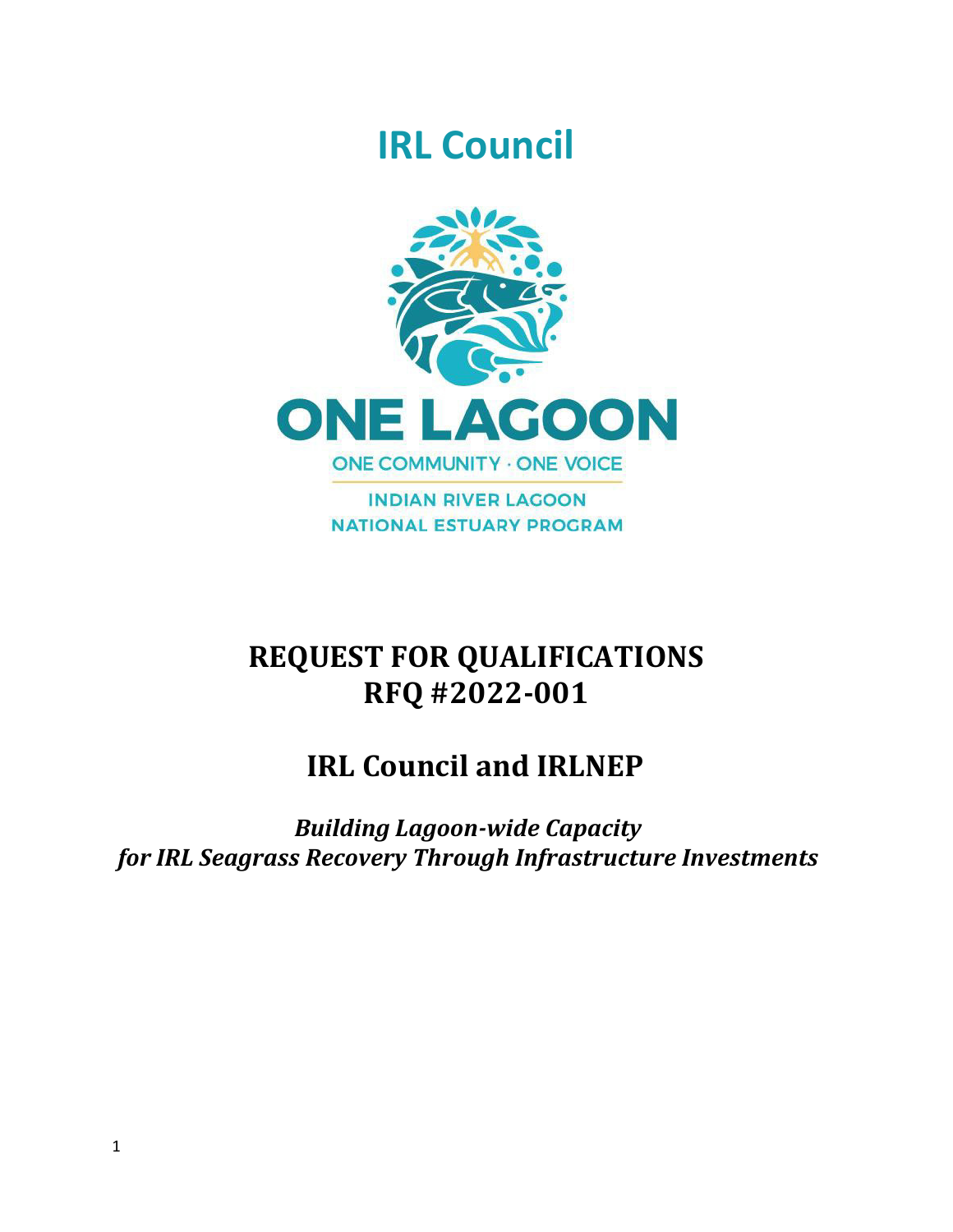

## **REQUEST FOR QUALIFICATIONS RFQ #2022-001**

## *Building Lagoon-wide Capacity for IRL Seagrass Recovery Through Infrastructure Investments*

#### **INTRODUCTION**

The IRL Council (Council) was established as an independent special district of Florida on February 24, 2015, via an inter‐local agreement dated February 19, 2015. The Council was created under the authority of §163.01, Fla. Stat., and §189.012(3), Fla. Stat.Its operational area is withinBrevard,IndianRiver, Martin, St. Lucie and Volusia counties. The Council is the local sponsor for the IRLNEP under the EPA's National Estuary Program. A Map of the IRLNEP project boundary is attached in **Exhibit "A"**.

The IRL Council (Council) is seeking Qualifications from qualified public and private organizations that are actively participating in IRL seagrass restoration and species recovery efforts. The goal of this RFQ is to identify a number of qualified entities that represent regional and local centers of excellence to anchor the IRL Community of Practice in Seagrass Restoration and Species Recovery.

Seagrasses were ranked as a Level 1 "Critical" Vital Sign health concern in the IRL Comprehensive Conservation and Management Plan – Looking Ahead to 2030 (adopted 2019). The SJRWMD (2021) estimated a 58% loss of seagrass acreage and an 89% loss of seagrass coverage lagoon-wide since 2009. As a result, even with improved water clarity and quality, natural recolonization and repopulation of seagrasses throughout the lagoon is expected to be slow. Preliminary pilot studies funded by the IRL Council indicate that seagrass replanting efforts have delivered varied levels of success. Factors that can impact success include, but are not limited to, water clarity, water quality, sediment type, sediment stability, exposure to land based freshwater inputs, exposure to nearby land-based erosion and herbivory.

The desired outcome of this RFQ and funding opportunity is to build capacity among the IRL seagrass restoration Community of Practice through investment in infrastructure and equipment for landbased or in-lagoon seagrass nurseries that can support expanded plant cultivation for large-scale restoration projects as well as support the associated research needed to better understand seagrass ecophysiology and cultivation.

Qualified applicants can receive 1 to 5 years of grant support for infrastructure improvements and restoration support services. The RFQ recognizes the capabilities for capacity building the 4 regional restoration centers identified in the CCMP, but the RFQ will accept responses from any private or public sector applicant who can demonstrate expertise and experience in seagrass restoration. The IRLNEP encourages applications from multi-organizational partnerships and private-public partnerships.

The IRL Council will negotiate a service contract with multiple public or private-sector contractors that will be for a one-year term and/or renewable for up to 5 years, contingent on satisfactory annual contract performance and availability of funding.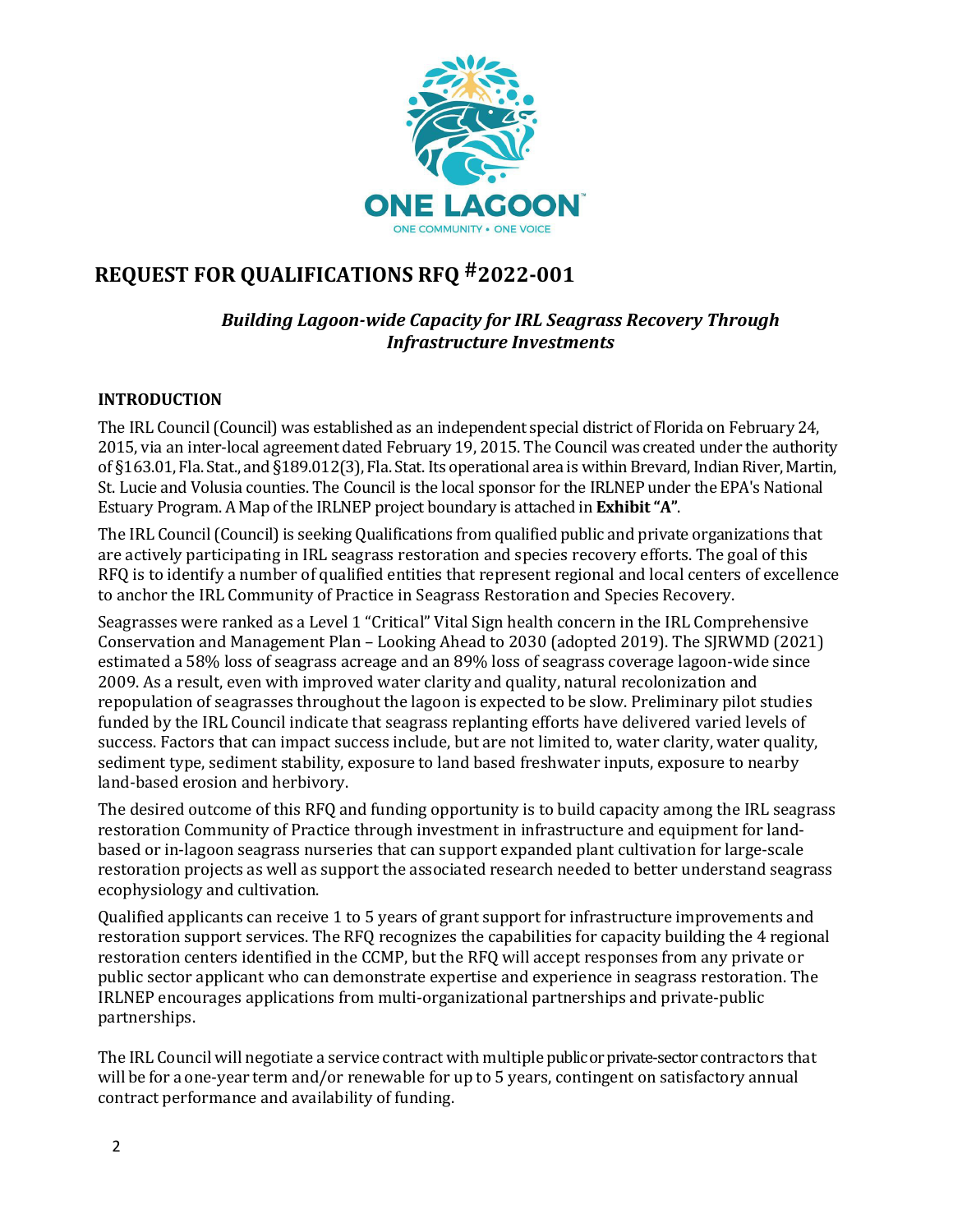Interested firms may obtain a copy of the RFQ from the IRL Council website [www.onelagoon.org.](http://www.onelagoon.org/)

### **SOURCE OF FUNDS:**

This competitive RFQ will identify qualified applicants to secure one-time Congressional funding for infrastructure improvements. Proposal funding is contingent on amount and availability of funds delivered to the IRL Council from the Bipartisan "*Infrastructure Investment and Jobs Act*" ("Act") that became law on November 15, 2021. Within the Act, \$132 million was appropriated to the 28 National Estuary Programs to be delivered over the next 5 years (2022-2026).

The IRL Council and IRLNEP are estimating annual revenues at \$908,800 per year for each of the aforementioned 5 years. These funds are anticipated to be allocated between this RFQ, approximately 30%, and a Competitive Infrastructure Investments Request for Proposals (RFP), approximately 70%. The IRL Council Board of Directors has sole authority to allocate funds based on proposal review, ranking and recommendation of a qualified applicant or applicants. The IRL Council will place a high priority on applicants who can provide transformational benefits to seagrass restoration in the Indian River Lagoon. Awards to multiple applicants are anticipated from this RFQ. Applicants to this FY 2022 RFQ announcement may request funds for a single year or multiple years (up to 5 years) depending on project scope. The IRL Council will adhere to the Congressional purpose of the Act to focus on infrastructure, jobs, and to allocate federal funds through implementation of a competitive, timely, responsible and transparent process.

### **QUALIFICATION AND FUNDING PRIORITIES:**

This RFQ focuses on firms that are committed to restore and recover IRL seagrasses with consideration for benefits associated with Clean Water, Healthy Habitats, Strong Communities, Species of Concern, Environmental Justice, and Climate Change Resilience. Because annual federal funding is modest, allocation of funds from the Act will be heavily influenced by applicants and projects that provide significant benefits and lasting return on investment value.

Applicant expertise should align with priorities identified in the IRL CCMP. Contract agreements of 1 to 5 years will be awarded based on several broad criteria:

- 1. Will investment of federal funds to the applicant result in a significant improvement in infrastructure and organizational capacity to restore IRL seagrasses and support research critically needed to guide seagrass restoration success?
- 2. Will the investment create or support jobs over the 1-5 years of funding? Will the jobs created by the investment be sustained beyond the 1-5-year term of federal funding?
- 3. Once infrastructure investments are made, is the applicant able to financially and operationally sustain expanded seagrass restoration and recovery efforts after federal funding from the Act sunsets?
- 4. Will infrastructure funding to the applicant enhance the capacity of other local and partner organizations to fulfill their seagrass restoration and recovery goals?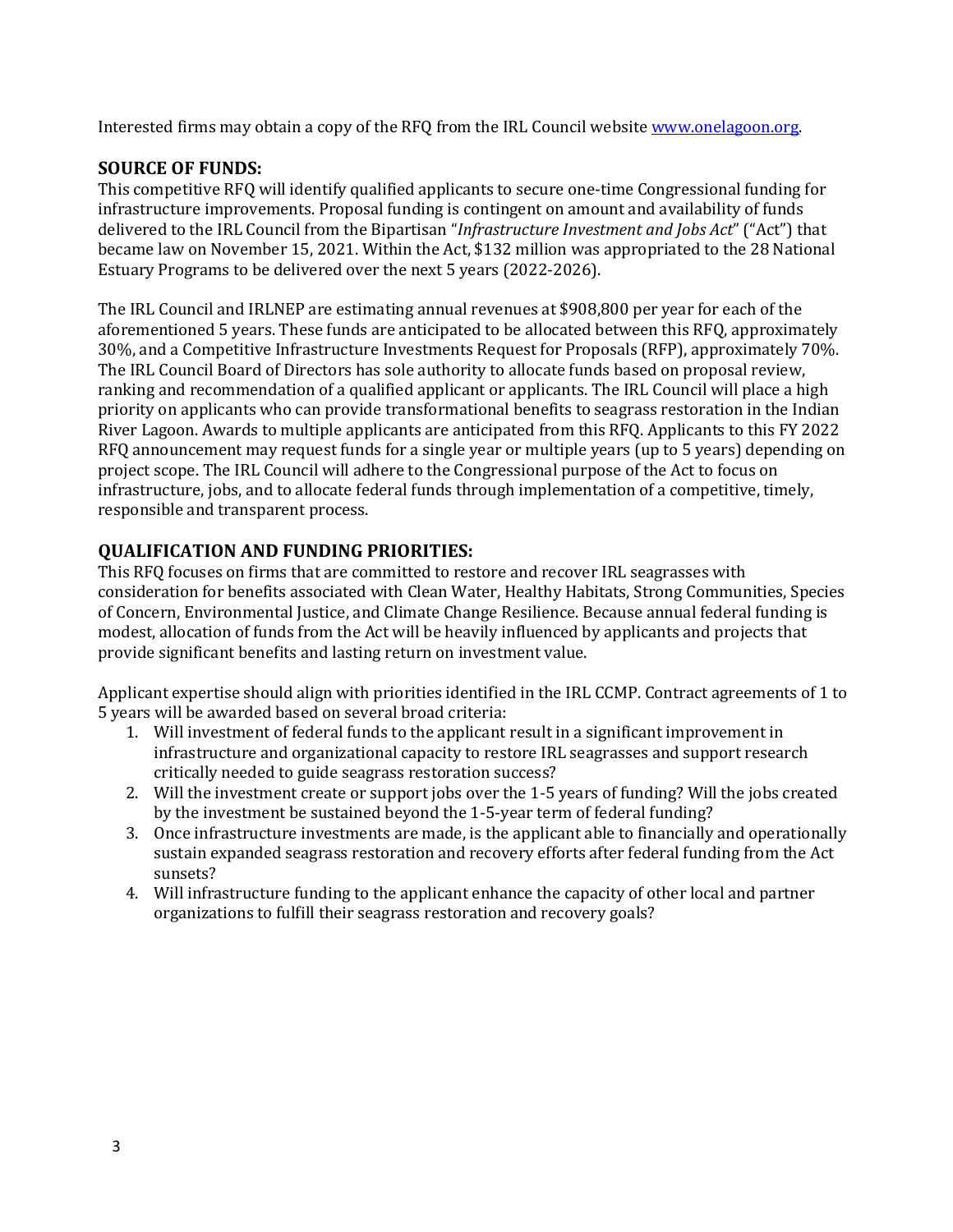#### **GENERAL INFORMATION**

#### **1. PROJECT OBJECTIVE**

The IRL Council is seeking Qualifications from qualified and experienced firms (agencies, organizations or companies) interested in seeking infrastructure funding to expand capacity to deliver habitat restoration or species recovery services. A more detailed scope of services is attached and incorporated into this RFQ as **Exhibit "B".**

#### **2. SUBMITTAL OF QUALIFICATIONS**

Interested firms are invited to submit a complete set of Qualifications for consideration. The Qualifications must address the items requested, clearly and concisely. The Council intends to negotiate a contract for the desired services upon selection of the Qualifications that best satisfy the evaluation criteria.

Time is of the essence and any Qualifications received after **5:00 pm April 15, 2022,** whether by electronic mail or otherwisewill be disqualified from consideration.Qualifications shall be submitted by electronic mail to [kolodny@irlcouncil.org.](mailto:kolodny@irlcouncil.org) The Council will in no way be responsible for delays caused by any occurrence. Qualifications shall not be submitted and will not be accepted by courier, US mail, telephone, telegram, facsimile or in person. Respondents are responsible for ensuring that their Qualifications are delivered and received by Council personnel by the deadline indicated. At the designated time and place, the Council's purchasing agent or designee will record the Qualifications for the record.

The Council reserves the right in its sole discretion to reject any or all Qualifications and/or to waive all nonmaterial, minor irregularities on any and all Qualifications. All costs and expenses, including reasonable attorney's fees, incurred by any Respondent in preparing and responding to this RFQ are the sole responsibility of the Respondent including without limitation any and all costs and fees related to a protest. The documents included or incorporated in this RFQ constitute the complete set of instructions, scope of work, specification requirements and forms. It is the responsibility of the Respondent to ensure that all pages are included. Therefore, all Respondents are advised to closely examine this RFQ. All Qualifications must be submitted in Portable Document Format (PDF) only. Signatures are required where indicated; failure to do so may be cause for rejection of the Qualifications.

#### **3. CHANGES AND INTERPRETATIONS**

Changes to this RFQwill be made bywrittenaddenda. Awrittenaddendum is the only official method whereby interpretation, clarification or additional information can be given. Addenda will be posted on the "Request For Proposals" section of the Council website[:www.onelagoon.com.](http://www.onelagoon.com/)

All questions regarding this RFQ should be submitted in writing via e-mail to **[kolodny@irlcouncil.org](mailto:kolodny@irlcouncil.org)** *and must be received no later than ten (10) calendar days prior to the due date for Qualifications.* All questions will be answered via addenda. If a question is not answered, the Respondent should assume all relevant information is contained within this RFQ. The Council will attempt to not issue any addenda within three (3) business days of the due date of Qualifications; however, the Council reserves the right to issue any addenda at any time prior to the due date and time of Qualifications.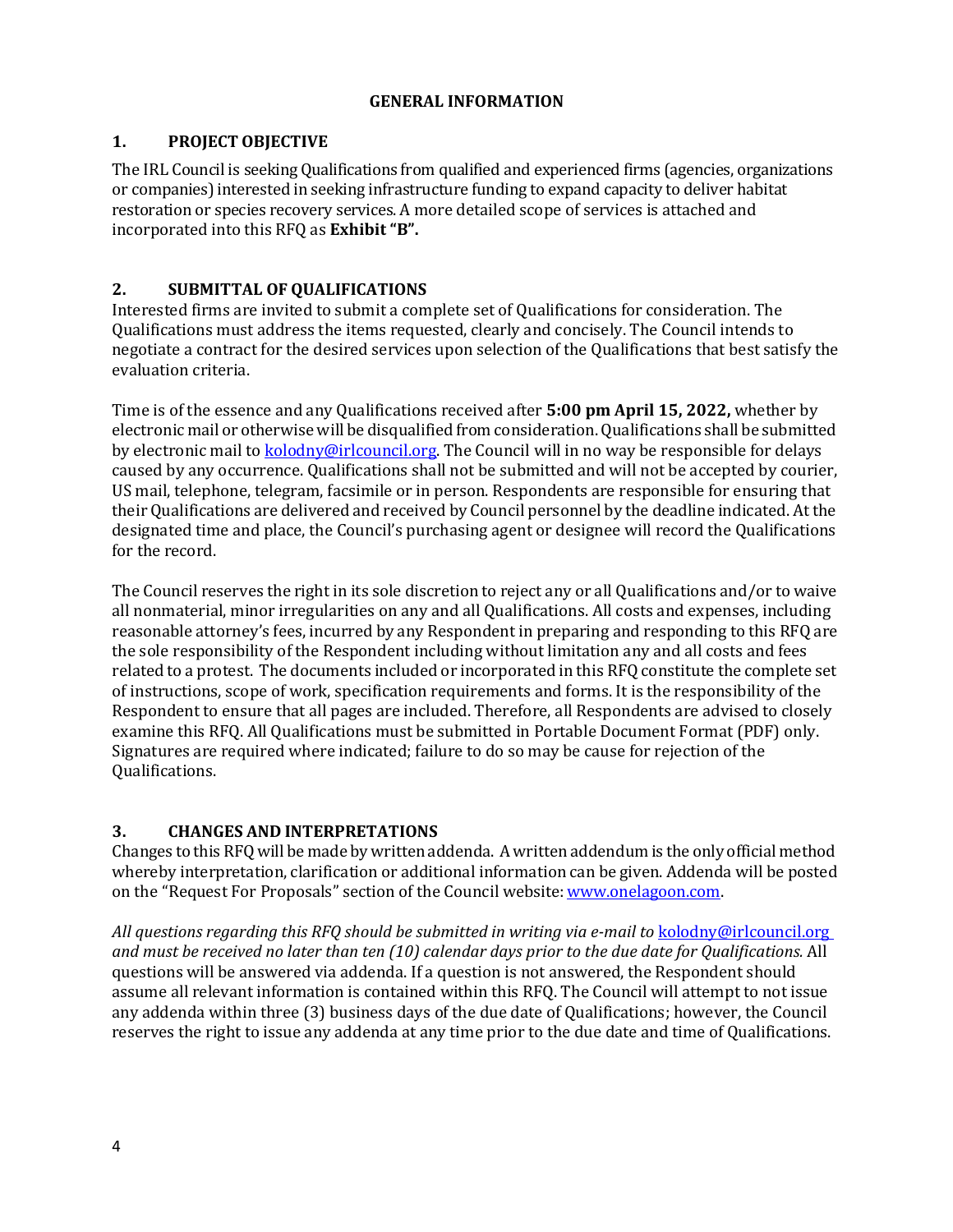## **4. PROPERTY OF THE COUNCIL**

All materials submitted in response to this RFQ become the property of the Council. The Council has the right to use any or all ideas presented in any response to this RFQ, whether amended or not, and selection or rejection of a Qualifications does not affect this right. No variances to this provision shall be accepted.

#### **5. RFQ TIMETABLE**

The anticipated schedule for this RFQ and contract approval is as follows:

| $\bullet$<br>$\bullet$<br>$\bullet$<br>$\bullet$ | Questions from Potential Respondents Due<br>Issue Addendum (if necessary)<br><b>Qualifications Due</b><br>• Short List Announcement (if applicable)<br><b>Qualifications Selection</b> | Up to April $5,2022$<br>April 11, 2022<br>April 15, 2022 (on or before 5:00 pm ET)<br>April 20, 2022<br>May 13, 2022 (by IRLNEP Management<br>Conference Recommendations and IRL Council |
|--------------------------------------------------|----------------------------------------------------------------------------------------------------------------------------------------------------------------------------------------|------------------------------------------------------------------------------------------------------------------------------------------------------------------------------------------|
| $\bullet$                                        | <b>Contract Negotiations &amp; Approval</b>                                                                                                                                            | Board of Director decisions<br>On or before October 1, 2022                                                                                                                              |

The Council reserves the right to amend the anticipated schedule as it deems necessary.

#### **6. CONE OF SILENCE**

Unless communication occurs during a publicly noticed meeting, all communication between the IRL Council Board of Directors and their alternates, Evaluation Team Members (TBD), employees and agents and any entity or person seeking to be awarded a contract (including their lobbyists and potential subcontractors) is prohibited until the time of award, rejection of all responses or some other action by the Council to end the selection process.

#### **7. ETHICS REQUIREMENT**

This RFQ is subject to the State of Florida Code of Ethics. Accordingly, there are prohibitions and limitations on the employment of Council officials and employees and contractual relationships providing a benefit to the same. Respondents are highly encouraged to review the Florida Code of Ethics in order to ensure compliance with the same.

#### **8. DISCLOSURE AND DISCLAIMER**

The information contained herein is provided solely for the convenience of Respondents. It is the responsibility of a Respondent to assure itself that information contained herein is accurate and complete. Neither the Council, nor its advisors provide any assurances as to the accuracy of any information in this RFQ. Any reliance on the contents of this RFQ, or on any communications with Council representatives or advisors, shall be at each Respondent's own risk. Respondents should rely exclusively on their own investigations, interpretations and analyses in connection with this matter. The RFQ is being provided by the Council without any warranty or representation, express or implied, as to its content, accuracy or completeness and no Respondent or other party shall have recourse to the Council if any information herein contained shall be inaccurate or incomplete. No warranty or representation is made by the Council that any Qualifications conforming to these requirements will be selected for consideration, negotiation or approval.

5 In its sole discretion, the Council may withdraw this RFQ either before or after receiving Qualifications, may accept or reject Qualifications, and may accept Qualifications which deviate from the non-material provisions of this RFQ. In its sole discretion, the Council may determine the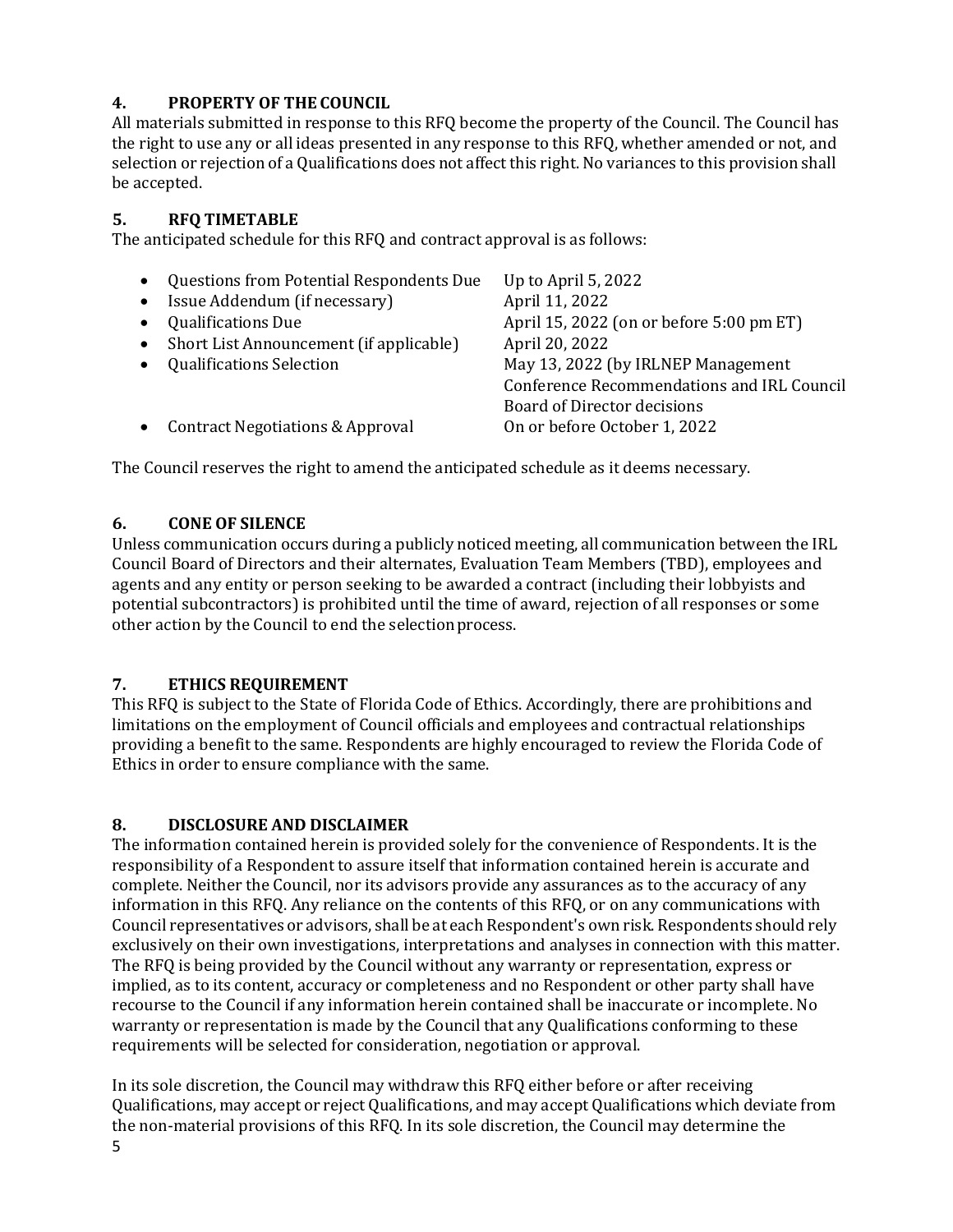qualifications and acceptability of any firm or firms submitting Qualifications in response to this RFQ. Following submission of Qualifications, the Respondent agrees to promptly deliver such further details, information and assurances, including, but not limited to, financial and disclosure data, relating to the Qualifications and/or the Respondent, including the Respondent's affiliates, officers, directors, shareholders, partners and employees, as requested by the Council. Any action taken by the Council in response to Qualifications made pursuant to this RFQ or in making any award or failure or refusal to make any award pursuant to such Qualifications, or in any cancellation of award, or in any withdrawal or cancellation of this RFQ, either before or after issuance of an award, shall be without any expense, liability or obligation on the part of the Council, or their advisors.

Any recipient of this RFQ who responds hereto fully acknowledges all the provisions of this Discloser and Disclaimer and agrees to be bound by the terms hereof. Any Qualifications submitted pursuant to this RFQ is at the sole risk and responsibility of the Respondent submitting such Qualifications.

#### **9. CONTRACT AGREEMENT / COMPENSATION**

The terms and conditions of the resulting contract will be negotiated with successful Respondent. If the Council and the successful Respondent cannot agree on the terms and conditions of the resulting contract, the Council reserves the right to terminate negotiations with the successful Respondent and move to the next ranked Respondent to commence negotiations. Negotiations may continue in this process until the Council is able to enter into a contract with a Respondent that best meets the needs of the Council.

The Council anticipates awarding multiple contracts. The Council reserves the right to award to more than one Respondent if it is in the best interests of the Council.

The resulting non-exclusive continuing contract or contracts shall be renewable for up to 5 years. Each fiscal year of the contract and any future years will be subject to satisfactory performance and the availability of funds lawfully appropriated for its purpose by the Council. The Council need not include a lack of appropriations provision in the resulting contract to avail itself of such legal right. Funding for the resulting contract(s) is funded in whole, with funds received by the IRL Council from the United States Environmental Protection Agency under the National Estuary Program for the Indian River Lagoon (CFDA No. 66.456), under the authority of section 320 of the Clean Water Act, 33 U.S.C. § 1251, et seq., and 40 C.F.R. Part 31 and 40 C.F.R. Part 35, Subpart P. Under any contract the awarded respondent must comply with terms and conditions for subawards that may change each year.

Rates for capital equipment purchases and/or provision of services shall remain firm throughout the entire term of the resulting contract subject to terms and conditions to be negotiated on requests for consideration of a price adjustment.

#### **10. INSURANCE REQUIREMENTS**

Prior to execution of the resulting contract derived from this RFQ, the awarded Respondent shall obtain and maintain in force at all times during the term of the resulting contract insurance coverage as required herein. All insurance policies shall be issued by companies authorized to do business under the laws of the State of Florida. The Certificates shall clearly indicate that the firm has obtained insurance of the type, amount, and classification as required for strict compliance with this provision and that no material change, or cancellation of the insurance shall be effective without thirty (30) days prior written notice to the Council. Compliance with the foregoing requirements shall not relieve the selected Respondent of its liability and obligations under the resulting contract.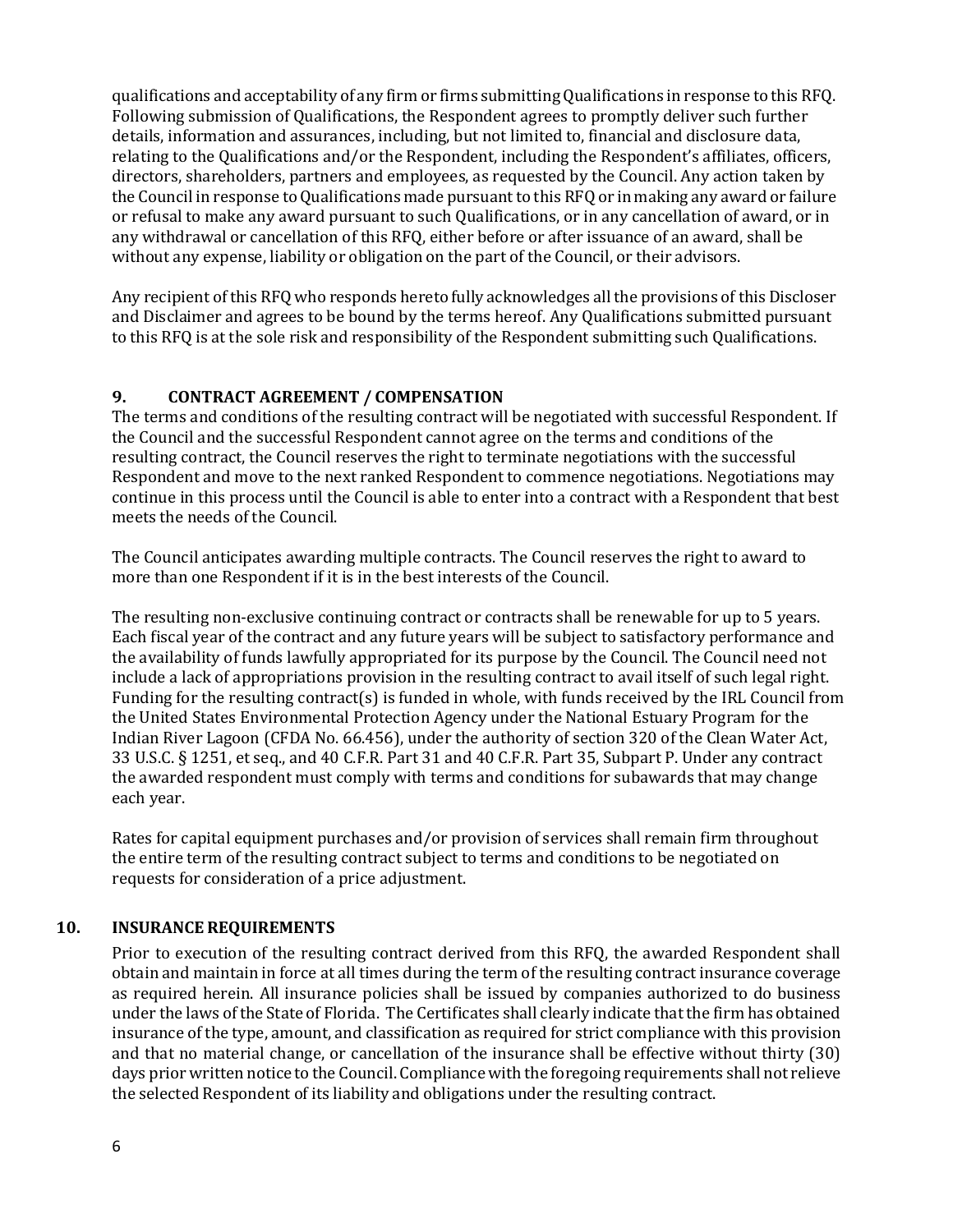- A. The selected firm(s) shall maintain during the term of the contract, standard Professional Liability Insurance in the minimum amount of \$1,000,000.00 per occurrence.
- B. The selected firm(s) shall maintain, during the life of the contract, commercial general liability, including public and contractual liability insurance in the amount of \$1,000,000.00 per occurrence (\$2,000,000.00 aggregate) to protect the firm from claims for damages for bodily and personal injury, including wrongful death, as well as from claims of property damages which may arise from any operations under the contract, whether such operations be by the firm or by anyone directly or indirectly employed by or contracting with the firm. Insurance shall specifically include the Council as an "Additional Insured".
- C. The selected firm(s) shall carry Workers' Compensation Insurance and Employer's Liability Insurance for all employees as required by Florida Statutes.
- D. The selected firm(s) shall maintain comprehensive automobile liability insurance in the minimum amount as required by Florida Statutes.

#### **11. EVALUATION AND AWARD**

Each member of the Evaluation Team will evaluate Respondents' qualifications consistent with the qualification evaluation criteria listed below. The IRLNEP will then provide the evaluations to the IRLNEP Management Board and/or the IRL Council Board of Directors with orwithout presentations and/or discussions for ranking and a decision. Council staff will notify all submitting Respondents and advertise (if any) the Evaluation Team meeting(s) in the appropriate media as directed by law. The Council is not bound by the evaluations of the Evaluation Team and the Council may determine the best overall Qualifications which are most advantageous and in the best interest of the Council. Recommended awards will be available for review by interested parties at the Council Office and the Council's website.

Each submitted Qualifications will be evaluated individually and in the context of all other Qualifications. Qualifications must be fully responsive to the requirements described in this RFQ and to any subsequent requests for clarification or additional information made by the Council through written addenda to this RFQ. Qualifications failing to comply with the submission requirements, or those unresponsive to any part of this RFQ, may be disqualified. There is no obligation on the part of the Council to award to the most qualified, and the Council reserves the right to award the contract to the Respondent submitting the best overall Qualifications and in the best interest of the Council (consistent with the evaluation criteria and successful negotiations). The Council shall be the sole judge of the Qualifications and the resulting agreement that is in its best interests.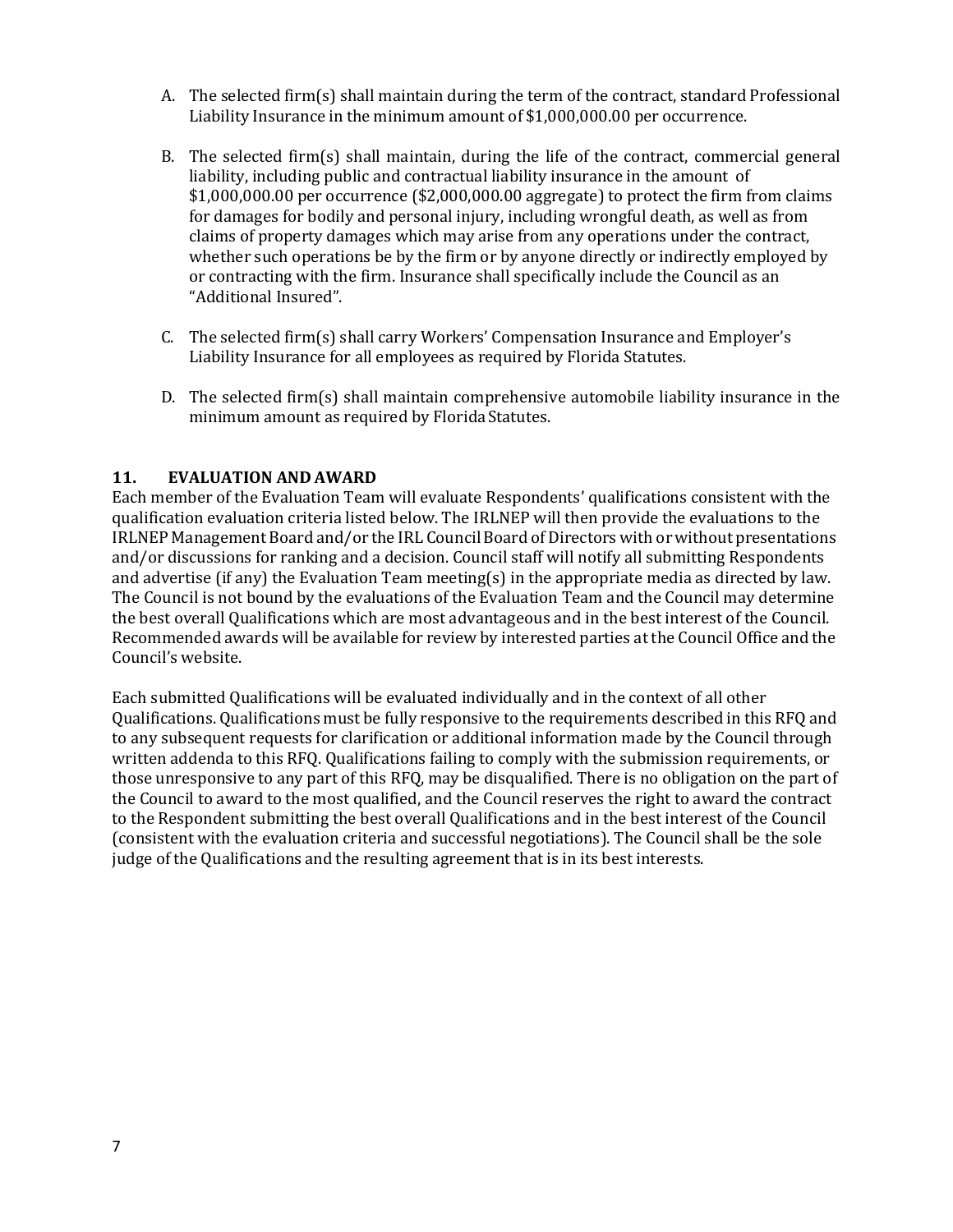As part of the evaluation process, the Council may conduct an investigation of references, including but not limited to, a record check of consumer affairs complaints. By submitting Qualifications, Respondents acknowledge this process and consent to the Council's investigation. Council is the sole judge in determining the Respondent's qualifications.

At its sole option, the Evaluation Team or Council may require brief presentations from some or all of the Respondents. This requirement is at the sole discretion of the Council.

While the Council allows Respondents to specify any desired variances to the RFQ terms, conditions, and specifications, the number and extent of variances specified will be considered in determining the Qualifications which are most advantageous to theCouncil.

#### **RFQ Evaluation Scoring Criteria:**

The evaluation of the Qualifications will be conducted in accordance with the following criteria (with associated points available).

| <b>Qualification Evaluation Criteria</b><br>Demonstrated evidence of capability, experience and skill | <b>Points Available</b><br>25 points |
|-------------------------------------------------------------------------------------------------------|--------------------------------------|
| Evidence of successful past performance for similar<br>projects                                       | 25 points                            |
| Ability to sustain the project after Council funding sunsets                                          | 10 points                            |
| Evidence of adequate personnel to perform                                                             | 25 points                            |
| Completeness and responsiveness of qualifications                                                     | 5 points                             |
| Terminations and/or litigation                                                                        | 5 points                             |
| Evidence of required license(s) and certification(s)                                                  | 5 points                             |

#### **12. QUALIFICATIONS FORMAT**

Each Respondent shall submit **One Original**, electronically and in PDF format. All RFQ responses are to be emailed directly to **[kolodny@irlcouncil.org](mailto:kolodny@irlcouncil.org)**, in English. Each submittal shall contain all the information required herein to be considered for award. Omission of required data may be cause for disqualification. Any other information thought to be relevant, but not applicable to the enumerated sections, should be provided as an appendix to the proposal. If publications are supplied by a Respondent to respond to a requirement, the response should include reference to the document number and page number. Qualifications not providing this reference will be considered to have no reference materials included in the additional documents.

Qualifications must be properly signed by the owner/principal having the authority to bind the firm to a resulting contract. **Signatures are required where indicated; failure to do so shall be cause for rejection of Qualifications.**

Only one set of Qualifications may be submitted by each Respondent.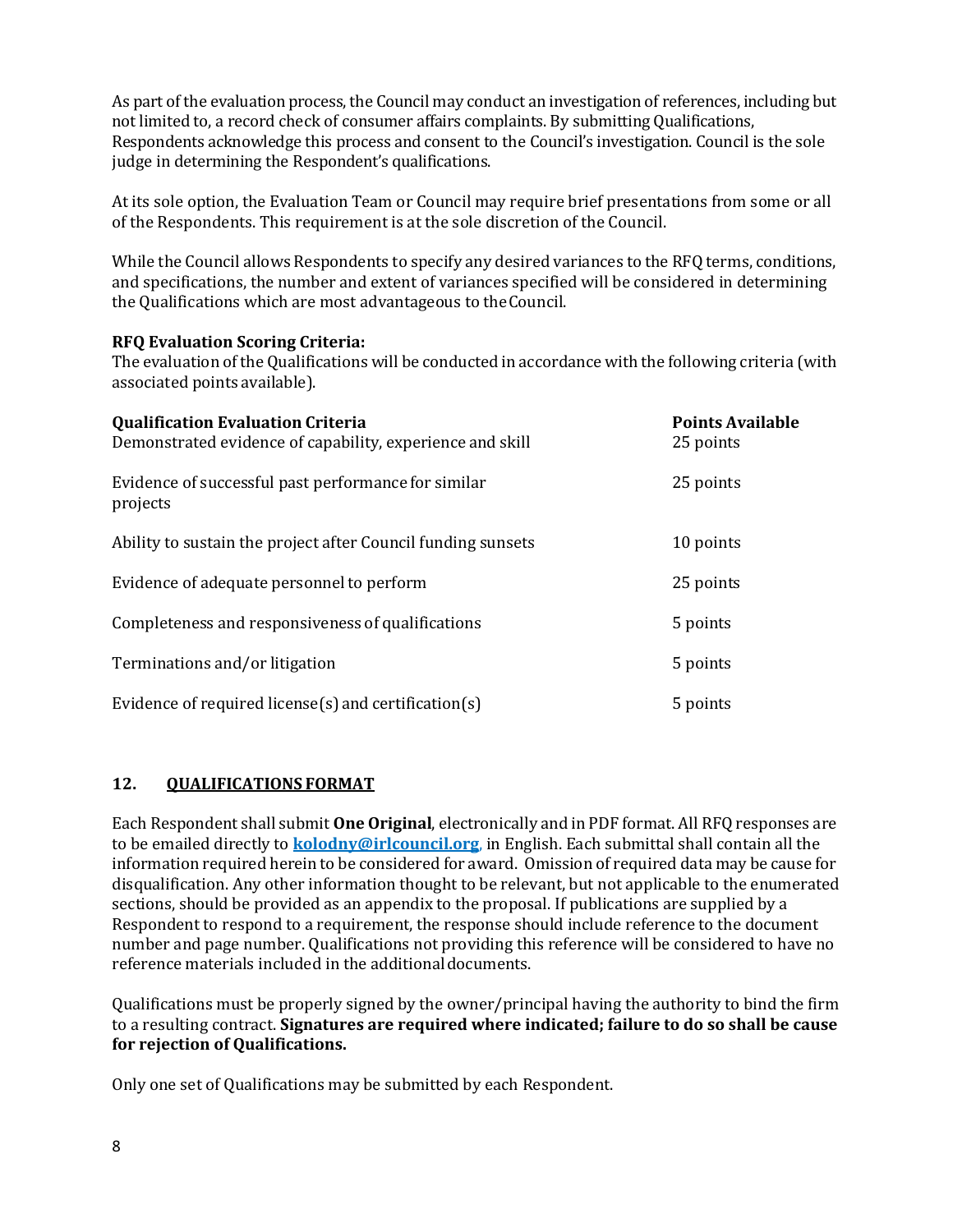Qualifications which do not contain or address key points or sufficiently document the requested information may be deemed non-responsive.

All Qualifications shall be submitted in the format identified below. Failure to submit the required documentation in the format identified may cause for disqualification.

#### **A. Letter of Transmittal (not to exceed three pages)**

This letter will summarize in a brief and concise manner the following:

- General summary of Respondent's firm; how long in business; general approach to tasks and projects; location; and, summary of the firm'squalifications.
- Proposer's brief understanding of the scope of services.
- The letter must name all persons or entities interested in award as principals. Identify all of the persons authorized to make representations for the firm, including the titles, addresses, and telephone numbers of such persons.
- An authorized agent of the firm must **sign** the Letter of Transmittal and must indicate the agent's title or authority.
- The individual or firm identified on the Letter of Transmittal will be considered the primary firm.

#### **B. Addenda (unlimited pages)**

This section shall include a statement acknowledging receipt of each addendum issued by the Council. Each Respondent is responsible for visiting the Council's website to view and obtain addendum.

#### **C. References & Materials (not to exceed 15 pages plus the form).**

- 1. **Evidence of capability, experience andskill**: Respondents shall provide a summary of the firm's capability, experience and skill to provide the requested services (which shall not exceed two pages) and include the firm's organizational structure. Additionally, a cost proposal for the scope of services identified in Exhibit A shall be provided. Bullet point format isappreciated.
- 2. **Evidence of successful past performance for similar projects:** Using the reference form provided, Respondents shall identify successful past performance for similar projects. Respondents shall provide a minimum of three (3) references on the form provided demonstrating their successful past performance. Prior experience with other Florida agencies is desirable. Respondents are responsible for verifying correct phone numbers and contact information provided. Failure to provide accurate information may result in the reference not being obtained orconsidered.
- 3. **Assurances of continued operation and funds of the project**: Respondents shall provide a statement on how they expect to fund and continue the operation of any seagrass nurseries constructed with the funds from the Infrastructure and Investment Jobs Law. Failure to provide assurances to continue long term operation of nurseries may result in the qualifications not being considered.
- 4. **Evidence of adequate personnel to perform**: Respondents shall provide 1-page summaries or resumes of key personnel to be assigned to provide services to the Council. Resumes should include a descriptionof:
	- Training, education and degrees.
	- Related experience and forwhom.
	- Professional certifications, licenses andaffiliations.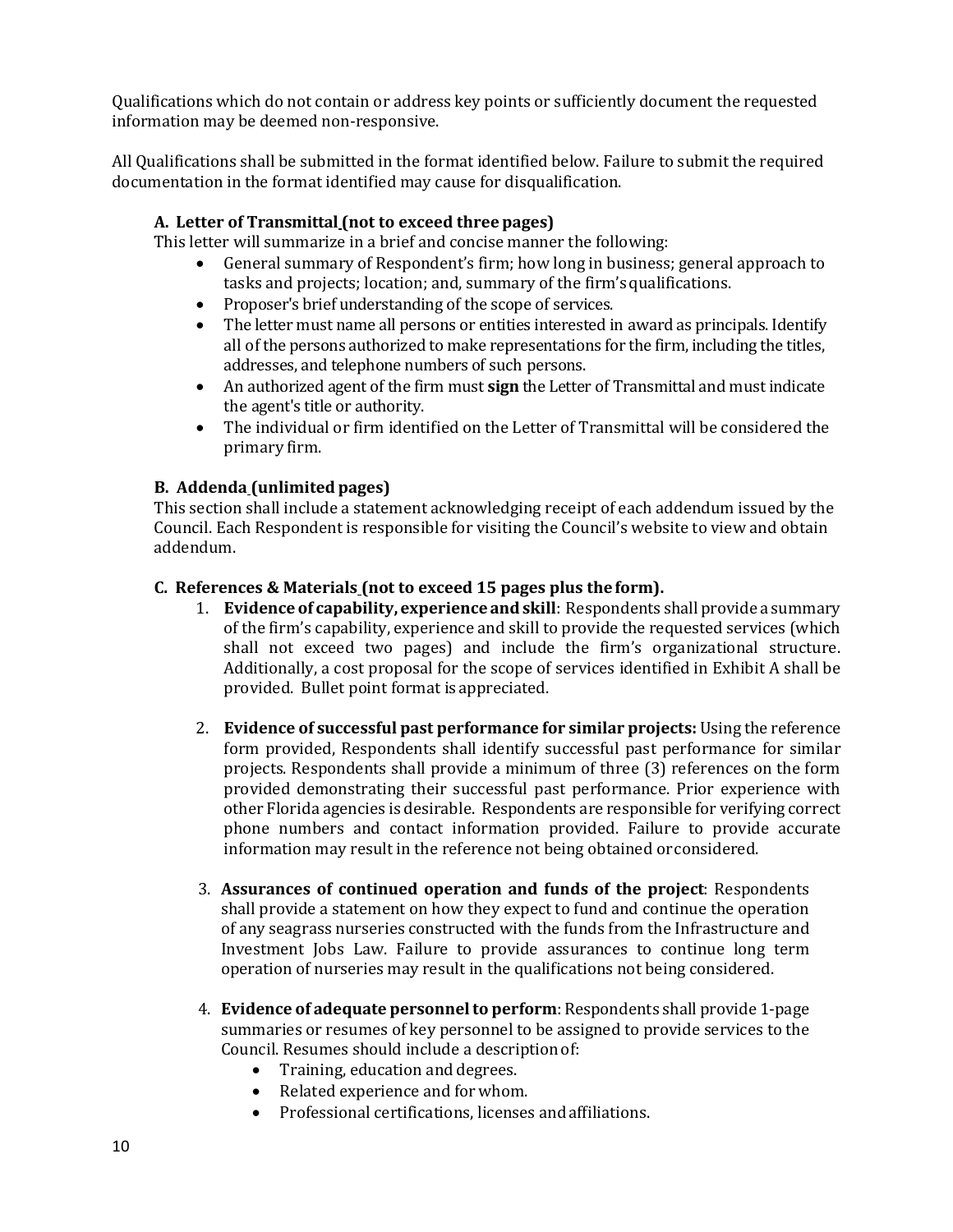#### **D. Proof of Licenses (unlimited)**

Respondents shall provide proof of required licenses for the firm and scope of services to be performed. This shall include:

- Proof of all applicable licenses for services to be rendered (including registration with State of Florida Division of Corporations ifapplicable);
- Statement or proof of required insurance; and,
- Proof of Proposer's Business Tax Receipt (as applicable).

#### **E. Litigation and/or Terminations (unlimited)**

Respondents shall provide a summary of any litigation filed againsttheir firm or key personnel in the past five (5) years which is related to the services sought under this RFQ and that the Respondent provides in the regular course of business. The summary shall state the nature of the litigation, a brief description of the case, the outcome or projected outcome, and the monetary amount involved*. If none, state assuch.*

Respondents shall also state if the Respondent has or had a contract or contracts for the services sought under this RFQ which were terminated for default, non-performance or delay, inthe pastfive (5) years. Respondents shall describe all such terminations, including the name and address of the other contracting party for each such occurrence. *If none, state as such.*

#### **F. Evidence of Ability to Deliver on Time (limited to threepages)**

Respondents shall provide a summary regarding their ability to deliver the requested services in a specific timeframe. Information regarding dedicated staff and current and projected firm workload should be provided.

#### **13. REPRESENTATIONS BY SUBMITTAL OFQUALIFICATIONS**

By submitting Qualifications, the Respondent warrants, represents and declares that:

- A. Person(s) designated as principal(s) of the Respondent are named and that no other person(s) other than those therein mentioned has (have) any interest in the proposal or in the anticipated contract.
- B. The Qualifications are submitted without connection, coordination or cooperation with any other persons, company, firm or party submitting Qualifications, and that the Qualifications are, in all respects, true and correct without collusion or fraud.
- C. The Respondent understands and agrees to all elements of the RFQ unless otherwise indicated or negotiated, and that the RFQ shall become part of any contract entered into between the Council and the Respondent.
- D. By signing and submitting Qualifications, Respondent certifies that it and any parent corporations, affiliates, subsidiaries, members, shareholders, partners, officers, directors or executives thereof are not presently debarred, proposed for debarment or declared ineligible to bid or participate in any federal, state or local government agency projects.
- E. Pursuant to 287.133, Florida Statutes, a person or affiliate who has been placed on the convicted firm list maintained by the State of Florida may not submit Qualifications to the Council for 36 months following the date of being placed on the convicted firm list. Respondent certifies that submittal of its Qualifications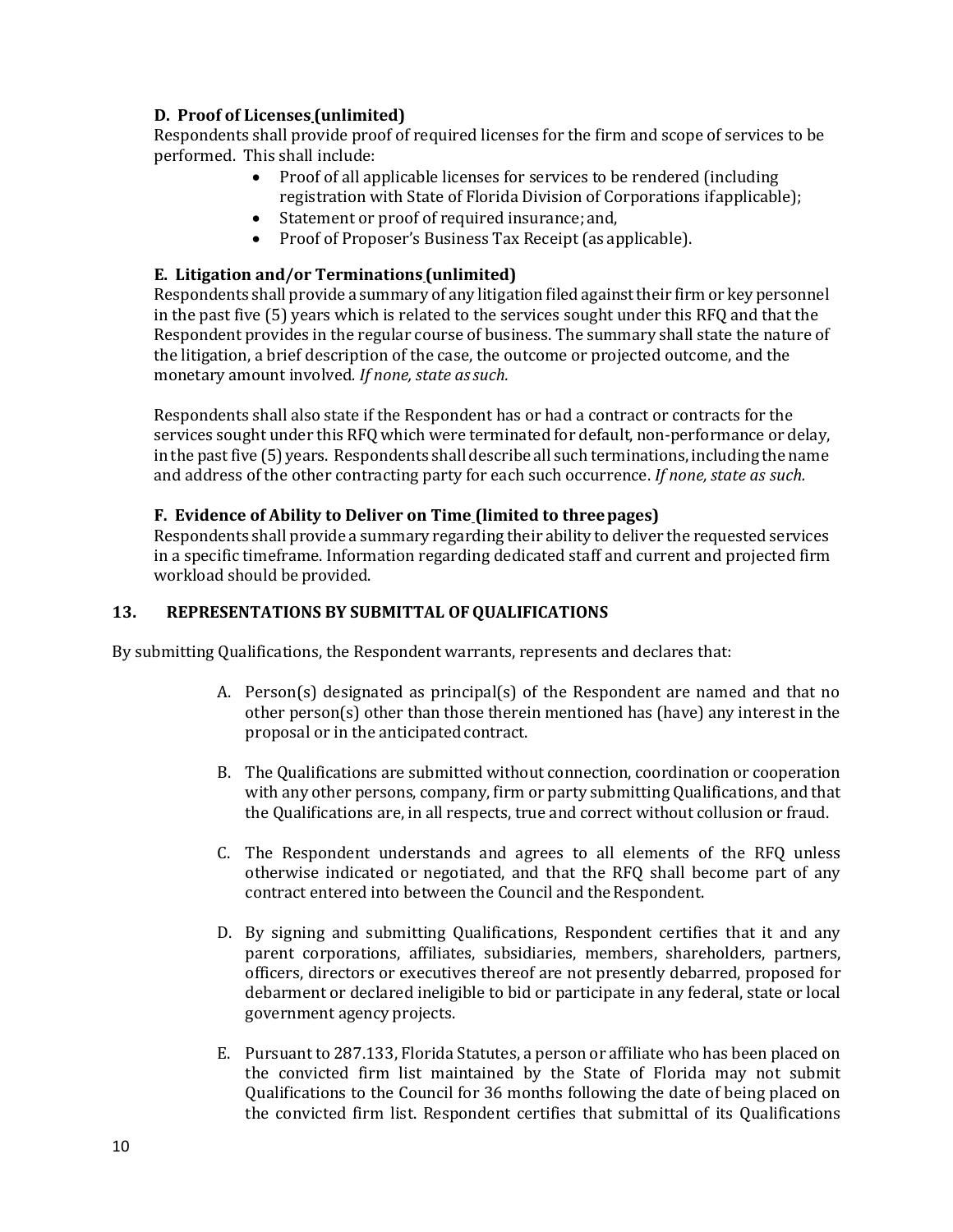does not violate this statute.

F. Respondent recognizes and agrees that the Councilwill not be responsible or liable in any way for any losses that the Respondent may suffer from the disclosure or submittal of its Qualifications to third parties.

#### **14. PROTESTS**

Any actual Respondent who is aggrieved in connection with this RFQ may protest such procurement. The protest must be filed with the Council in accordance with the Council's procurement code. A complete copy of the Council's procurement code is available on- line a[t www.onelagoon.com.](http://www.onelagoon.com/)

#### **15. EXHIBITS**

This RFQ consists of the following exhibits (which are incorporated herein by reference):<br>A. Exhibit "A" Map of IRLNEP Project Area

- A. Exhibit "A" Map of IRLNEP Project Area<br>B. Exhibit "B" Scope of Services
- B. Exhibit "B" Scope of Services<br>
C. Exhibit "C" Responder Inform
- C. Exhibit "C" Responder Information Form (must be submitted)<br>
D. Exhibit "D" Drug Free Workplace Form (must be submitted)
- D. Exhibit "D" Drug Free Workplace Form (must be submitted) E. Exhibit "E" References (must be submitted)
- E. Exhibit "E" References (must be submitted)<br>F. Exhibit "F" Scrutinized Companies Certifica
- Scrutinized Companies Certification Form (must be submitted by any for profit company)

#### **16. COMPLIANCE**

All Qualifications received in accordance with this RFQ shall be subject to applicable Florida Statutes governing public records including without limitation Chapter 119, Florida Statutes. If any Respondent believes its Qualifications contain exempt or confidential information, the Respondent must identify the same at the time of submission of its Qualifications. Failure to do so may result in the waiver of such exemption or confidentiality.

#### **END OF GENERAL INFORMATION**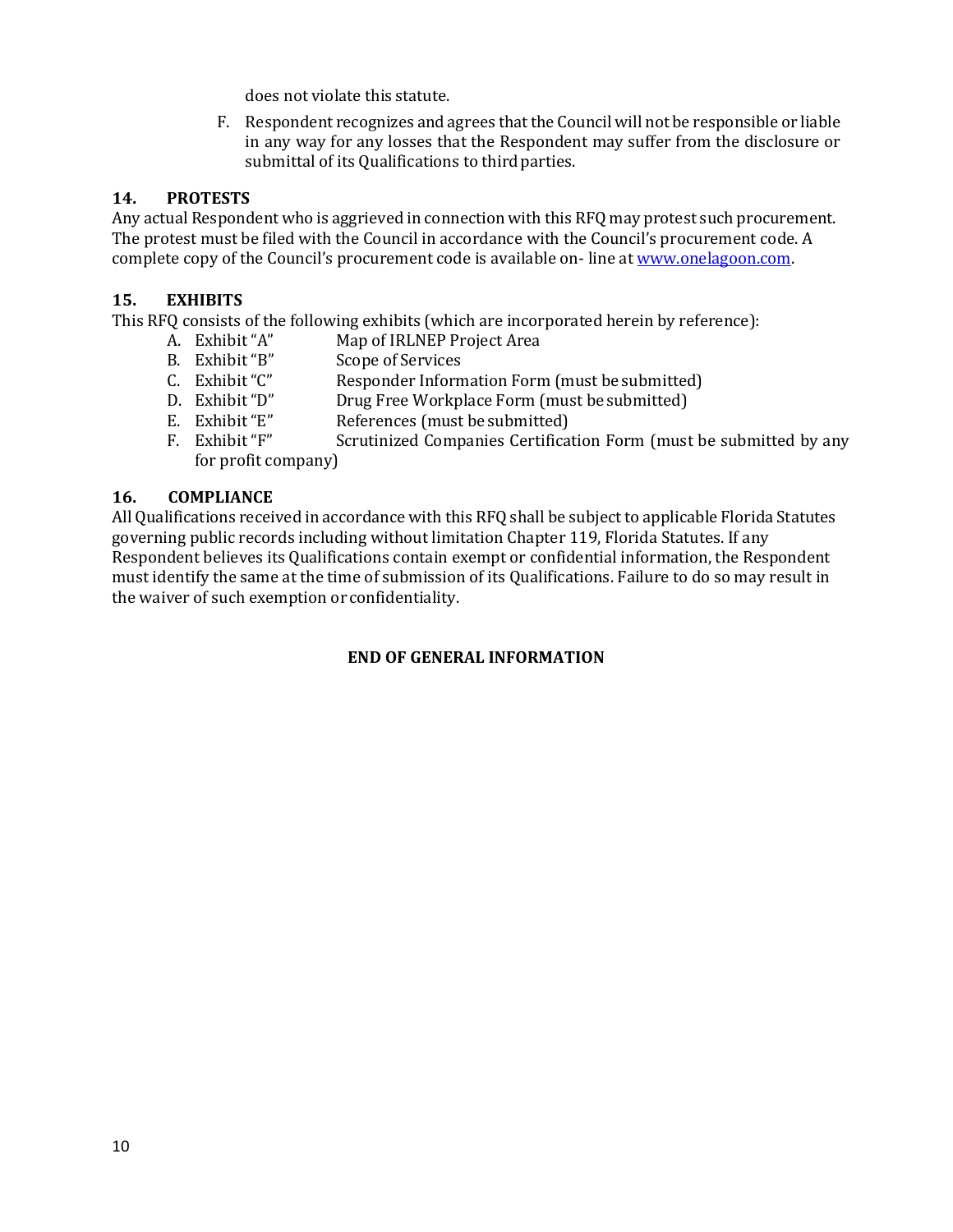#### **EXHIBIT "A" MAP OF PROJECT AREA**

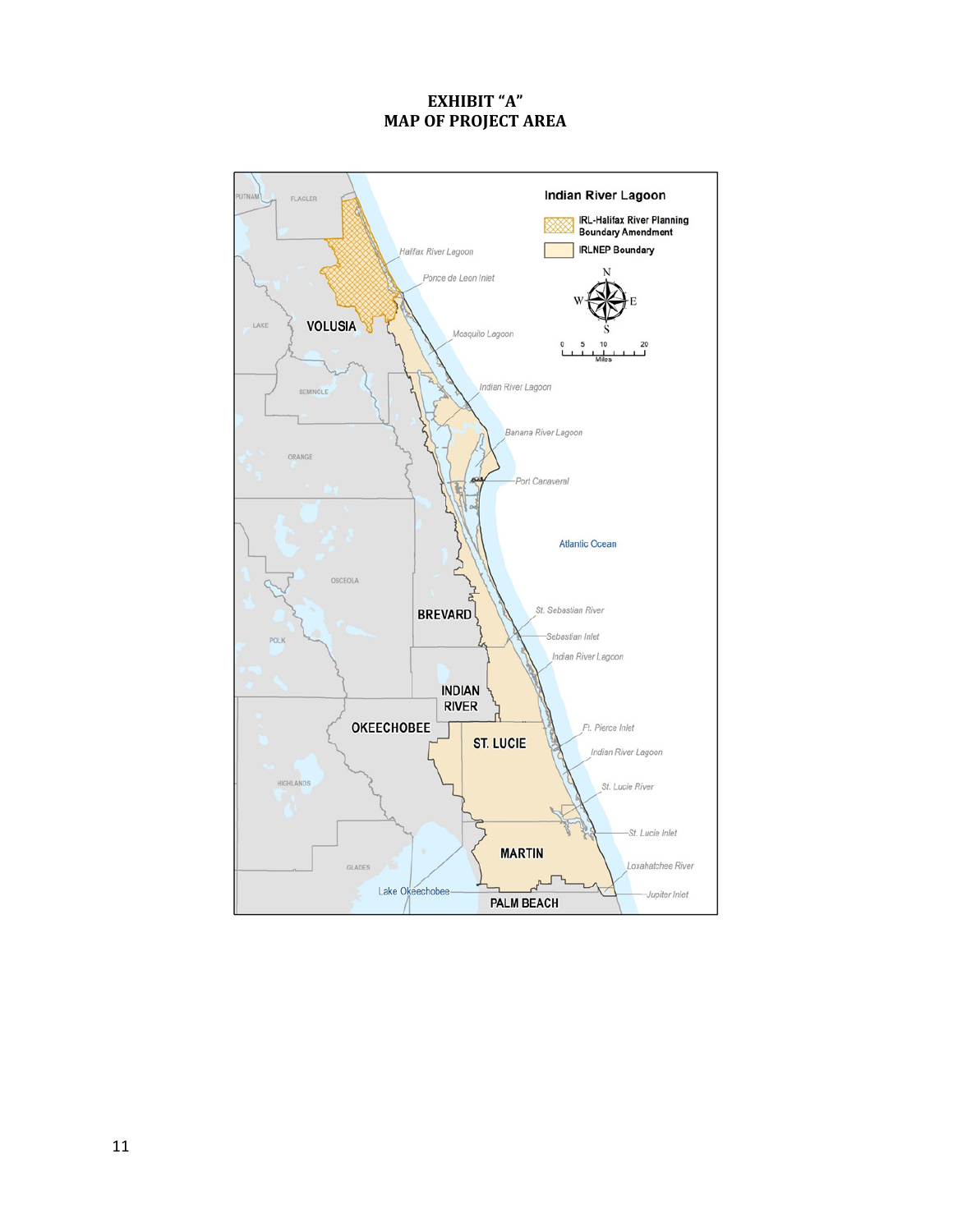#### **EXHIBIT "B" SCOPE OF SERVICES**

The qualified and awarded Respondent(s) shall provide the following Scope of Services:

SCOPE OF WORK: The core output of this work will be to provide and implement a plan for facility or infrastructure expansion to support and enhance capacity to replant and restore seagrass habitats throughout the IRL. Examples of acceptable expenditures include costs for planning, design, engineering and construction, costs for relevant capital equipment purchases and associated costs of nursery activities to expand and deliver seagrass planting units. Acquisition of boats or vehicles will NOT be funded. Respondents must document how proposed infrastructure improvements and increased capacity for restoration will be sustained beyond the 5-year funding period of the Act.

TASK IDENTIFICATION:

- Task 1: Concept, planning, design and engineering as needed for the proposed facility and/or equipment expansion. Planning should include identification of partners and relationship of the plan to lagoon-wide seagrass restoration efforts.
- Task 2: Construction of the proposed facility from Task 1.
- Task 3: Commercial-scale nursery production of seagrass plants to support restoration projects and multiple partners.
- Task 4: Applied scientific research and project performance monitoring to develop best management practices (BMPs) and advance our understanding and use of emerging tools, technologies and techniques.

DELIVERABLES:

- Task 1: Construction Drawings of any proposed facility construction.
- Task 2: As-builts of the constructed proposed facility.
- Task 3: Quantification of nursery plants produced.
- Task 4: Monitoring results and any other scientific results as part of nursery production and/or planting events.

#### BUDGET:

• Up to the discretion off the respondent, but Firms must take into account the amount of funds available and provide any hourly staff rates to complete the tasks above which will remain firm through the contract period.

END OF SCOPE OF SERVICES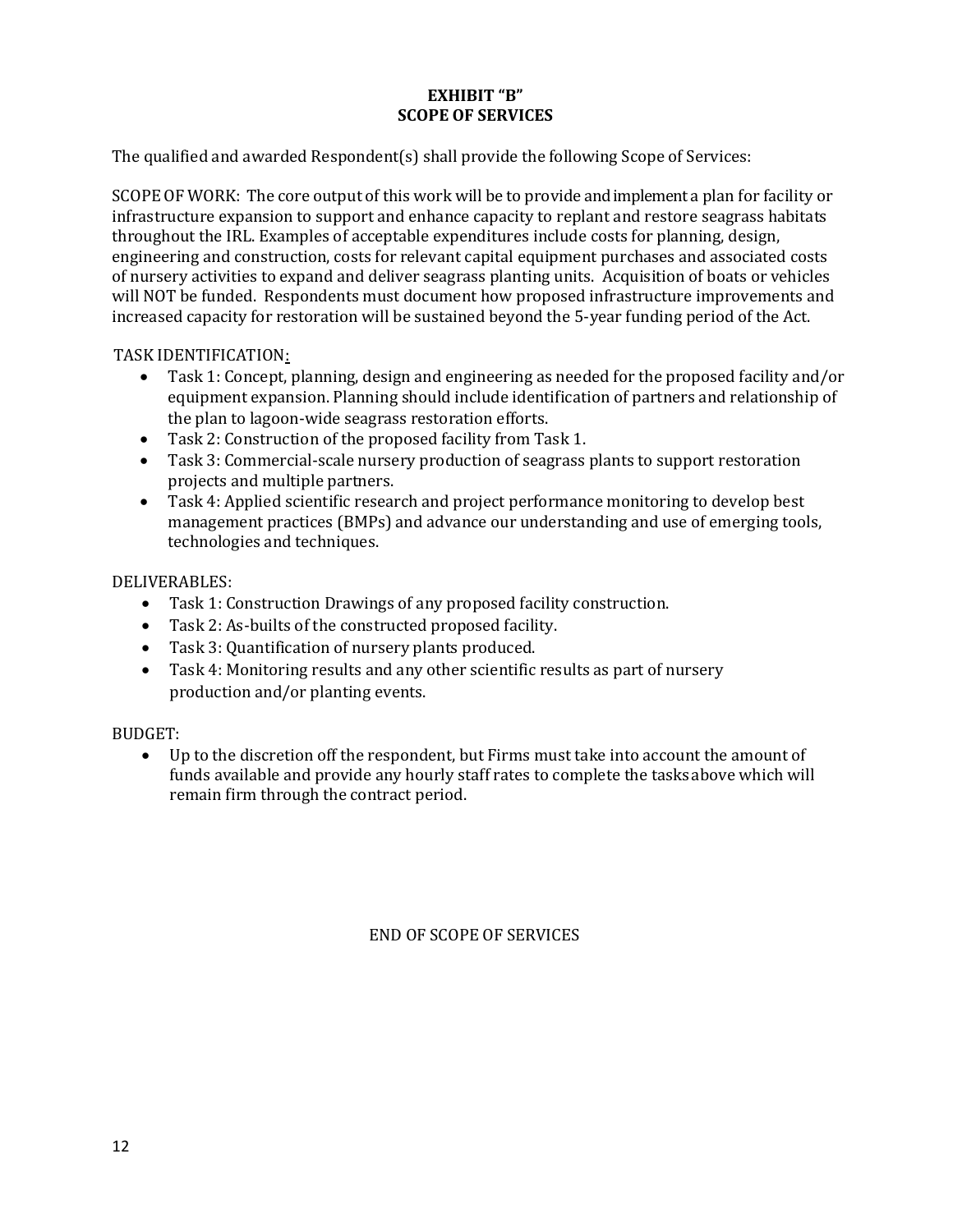## **EXHIBIT "C"**

#### **RESPONDENT INFORMATION FORM RFQ # 2022-001**

| Authorized<br>Signature: |                                                                                                                                                                                                                                                                             |       |                   |  |
|--------------------------|-----------------------------------------------------------------------------------------------------------------------------------------------------------------------------------------------------------------------------------------------------------------------------|-------|-------------------|--|
|                          | Signature                                                                                                                                                                                                                                                                   |       | <b>Print Name</b> |  |
| Title:                   |                                                                                                                                                                                                                                                                             |       |                   |  |
| Physical<br>Address:     |                                                                                                                                                                                                                                                                             |       |                   |  |
|                          | Street                                                                                                                                                                                                                                                                      |       |                   |  |
|                          | County                                                                                                                                                                                                                                                                      | State | Zip Code          |  |
|                          | Telephone: ______________________                                                                                                                                                                                                                                           |       |                   |  |
|                          |                                                                                                                                                                                                                                                                             |       |                   |  |
|                          | Email Address: <u>Communications</u>                                                                                                                                                                                                                                        |       |                   |  |
|                          |                                                                                                                                                                                                                                                                             |       |                   |  |
|                          | Federal Identification Number: National Assembly Prediction of the Contractor of the Contractor of the Contractor of the Contractor of the Contractor of the Contractor of the Contractor of the Contractor of the Contractor<br>This is a requirement of every Respondent. |       |                   |  |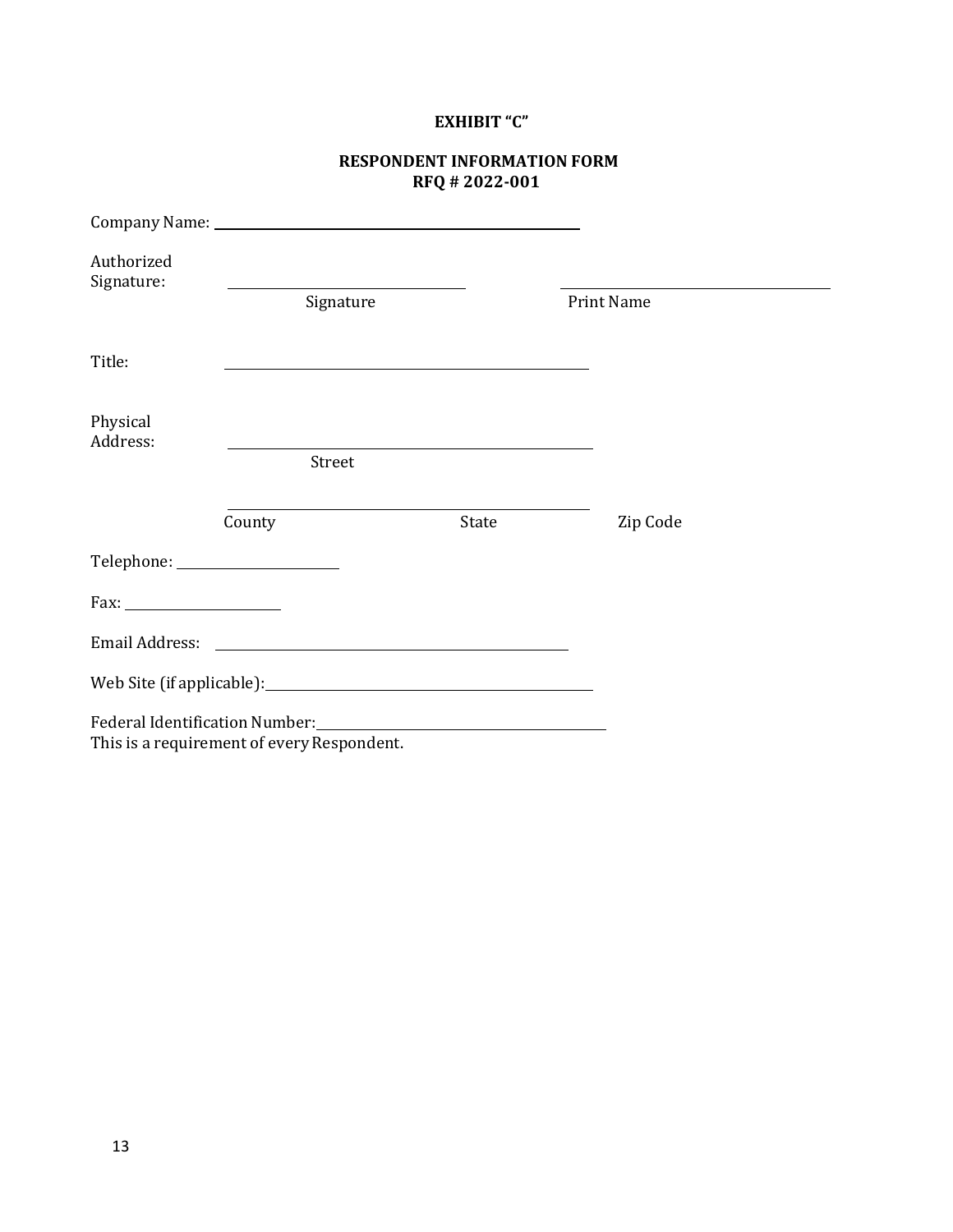#### **EXHIBIT "D" CONFIRMATION OF DRUG-FREE WORKPLACE**

In accordance with Section 287.087, Florida Statutes, whenever two or more Qualifications are equal with respect to price, quality, and service which are received by any political subdivision for the procurement of commodities or contractual services, a proposal received from a business that certifies that it has implemented a drug-free workplace program shall be given preference in the award process. In order to have a drug-free workplace program, a businessshall:

- 1. Publish a statement notifying employees that the unlawful manufacture, distribution, dispensing, possession, or use of a controlled substance is prohibited in the workplace and specifying the actions that will be taken against employees for violations of such prohibition.
- 2. Inform employees about the dangers of drug abuse in the workplace, the business's policy of maintaining a drug-free workplace, any available drug counseling, rehabilitation, and employee assistance programs, and the penalties that may be imposed upon employees for drug abuse violations.
- 3. Give each employee engaged in providing the commodities or contractual services that are under proposal a copy of the statement specified in subsection(1).
- 4. In the statement specified in subsection (1), notify the employees that, as a condition of working on the commodities or contractual services that are under proposal, the employee will abide by the terms of the statement and will notify the employer of any conviction of, or plea of guilty or nolo contendere to, any violation of chapter 893 or of any controlled substance law of the United States or any state, for a violation occurring in the workplace no later than 5 days after such conviction.
- 5. Impose a sanction on, or require the satisfactory participation in, a drug abuse assistance or rehabilitation program if such is available in the employee's community by, any employee who is so convicted.
- 6. Make a good faith effort to continue to maintain a drug-free workplace through implementation of this section.

As the person authorized to sign this statement on behalf of **Same Common Setup Lands** I certify that complies fully with the above requirements.

Authorized Representative's Signature **Date** 

Name: Position: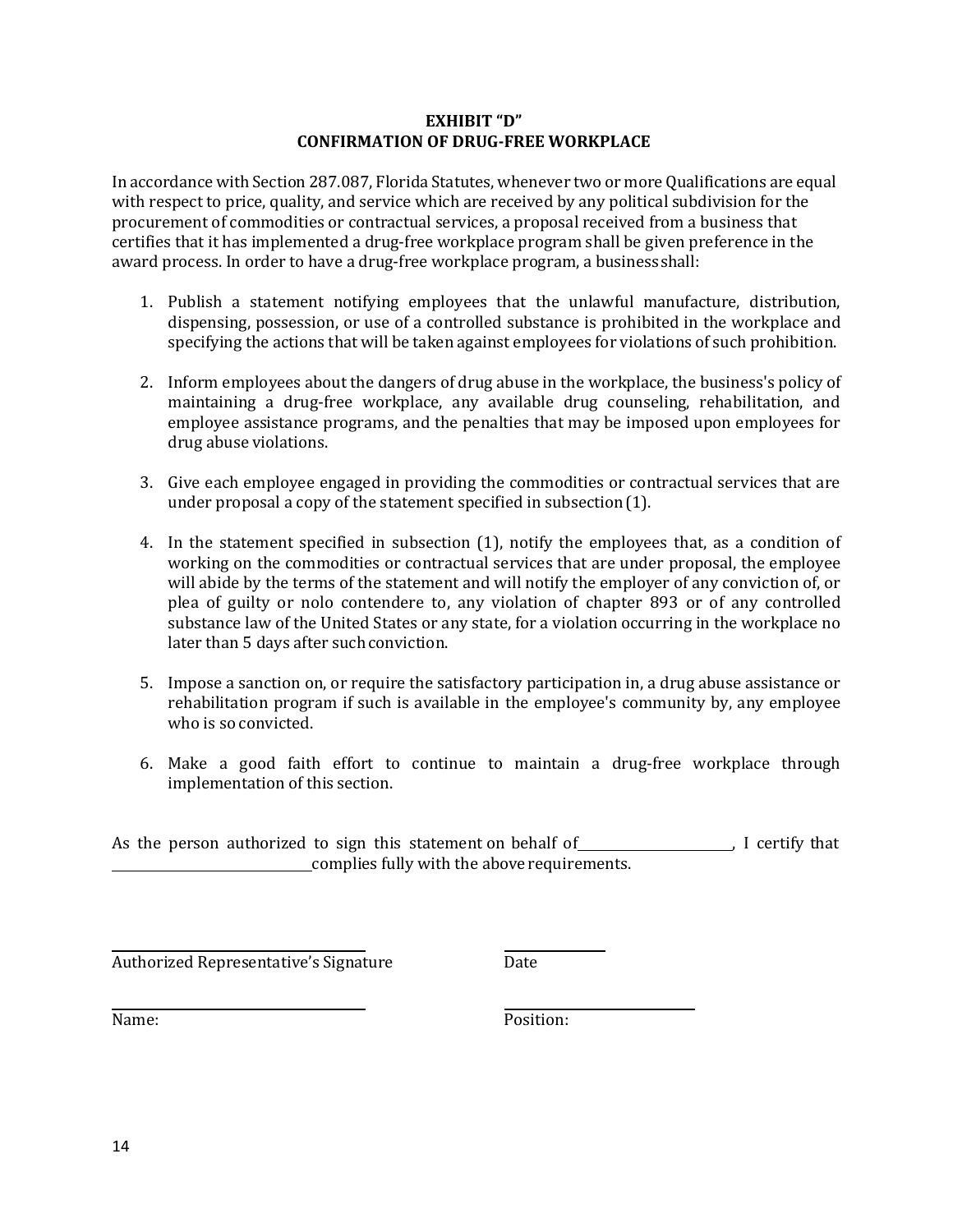#### **EXHIBIT "E" REFERENCES**

List below or on an attached sheet similar past projects. Please provide the name, addresses and telephone numbers of organizations, governmental or private, for whom you now are, or have **within the past five (5) years** provided similar services. (THIS FORM MAY BE COPIED).

| #1 REFERENCE                                               |            |  |
|------------------------------------------------------------|------------|--|
|                                                            |            |  |
|                                                            |            |  |
| Phone No.: () Fax: ()                                      |            |  |
|                                                            |            |  |
|                                                            |            |  |
| <u> 1989 - Johann Stoff, amerikansk politiker (* 1908)</u> |            |  |
|                                                            |            |  |
|                                                            |            |  |
| #2 REFERENCE                                               |            |  |
| Name of Client:                                            |            |  |
|                                                            |            |  |
|                                                            | Fax: $( )$ |  |
|                                                            |            |  |
|                                                            |            |  |
|                                                            |            |  |
|                                                            |            |  |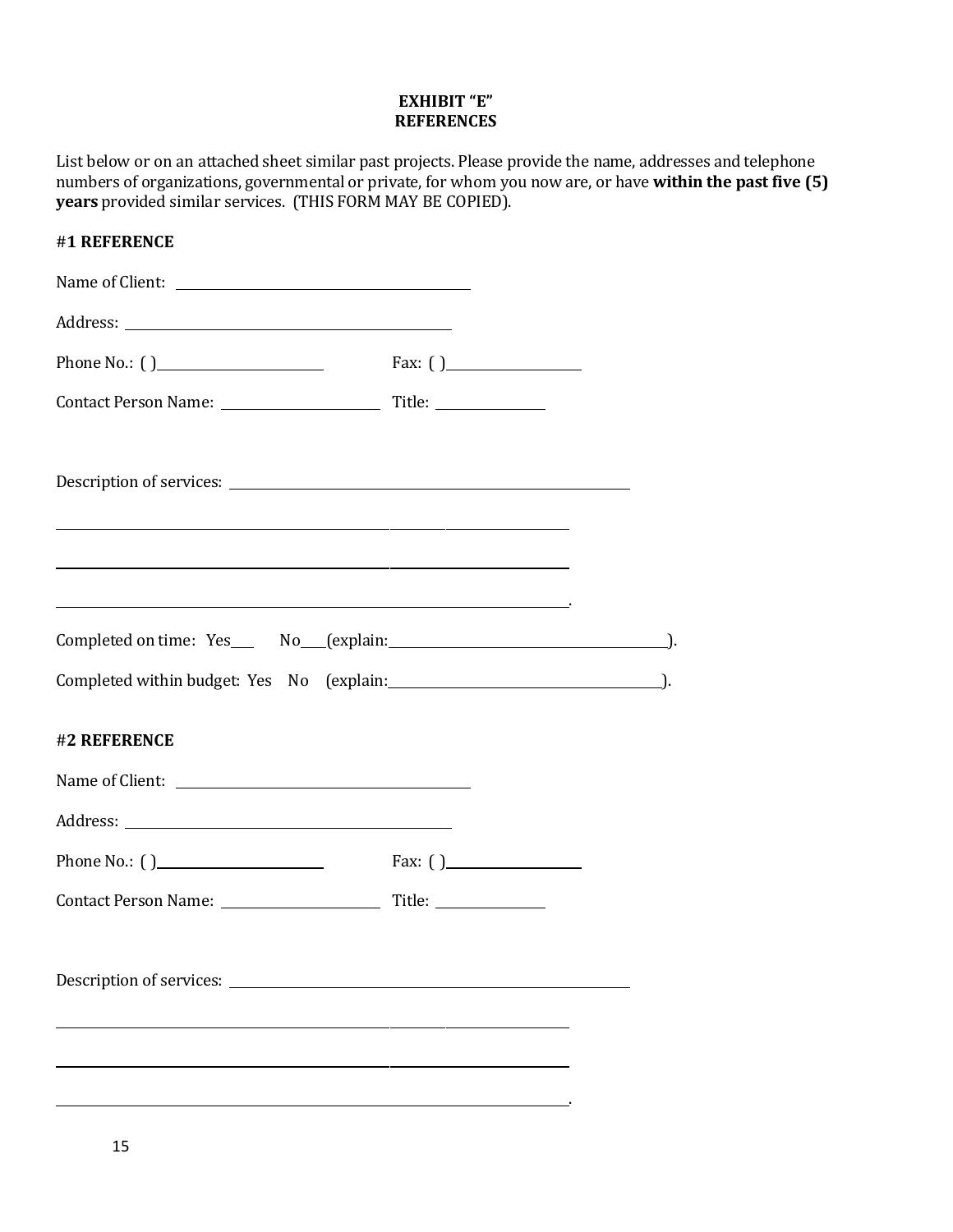| Completed on time: Yes                    | No (explain: |  |
|-------------------------------------------|--------------|--|
| Completed within budget: Yes No (explain: |              |  |

## **#3 REFERENCE**

| Name of Client:                                                                                                                                                                                           |            |  |
|-----------------------------------------------------------------------------------------------------------------------------------------------------------------------------------------------------------|------------|--|
|                                                                                                                                                                                                           |            |  |
| Phone No.: $( )$                                                                                                                                                                                          | Fax: $( )$ |  |
|                                                                                                                                                                                                           |            |  |
| <u> 1989 - John Harry Harry Harry Harry Harry Harry Harry Harry Harry Harry Harry Harry Harry Harry Harry Harry H</u><br>,我们也不能在这里,我们也不能不能不能不能不能不能不能不能不能不能不能不能不能不能不能不能不能。""我们不能不能不能不能不能不能不能不能不能不能不能不能不能不能 |            |  |
| the contract of the contract of the contract of the contract of the contract of the contract of the contract of                                                                                           |            |  |
| Completed within budget: Yes No (explain: 1997). [20] Completed within budget: Yes No (explain:                                                                                                           |            |  |